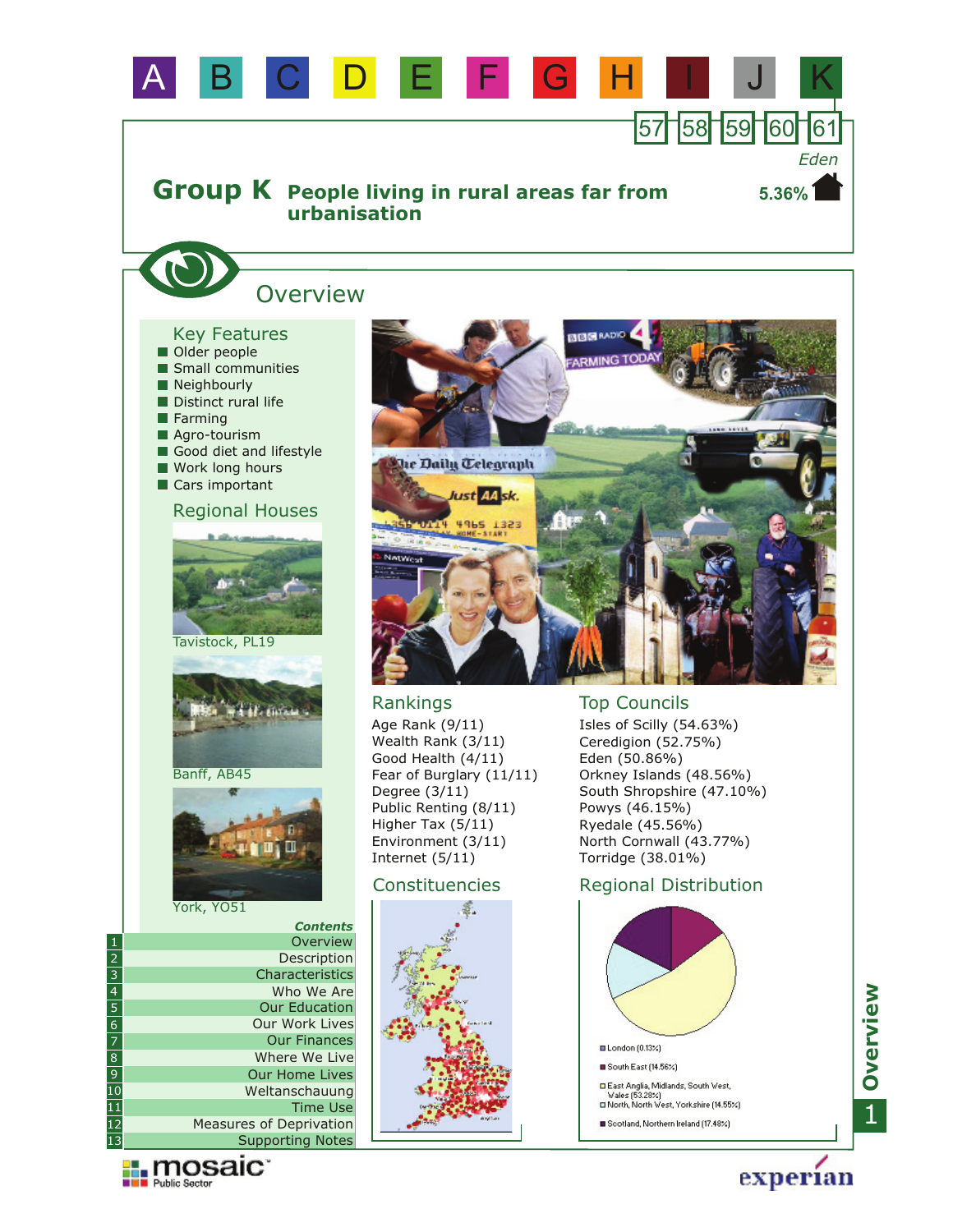

*Group K* contains people whose pattern of living is distinctively rural. They live not just outside major population centres but also deep in the countryside, in small communities which have been little influenced by the influx of urban commuters. These are places where people with different levels of income share attachments to local communities, and where engagement with the community and with the natural environment are more important to most residents than material consumption.

A B C D E F G H I J K

| <b>Key Features</b>     |
|-------------------------|
| Older people            |
| Small communities       |
| Neighbourly             |
| Distinct rural life     |
| Farming                 |
| Agro-tourism            |
| Good diet and lifestyle |
| Work long hours         |
| Cars important          |
|                         |

#### **Communication Receptive** Internet Telephone advice lines Broadsheet newspapers Heavyweight magazines **Unreceptive Telemarketing** Posters

57 58 59 60 61

**5.36%**

*Eden*

# Description - Public Sector Focus

Education The educational attainment in areas of *Group K* is varied. However, it is most likely that adults will have either left school at 16 with good basic qualifications, or the more gifted will have gone on to obtain a degree. Children of those living in *Group K* have successful educations, with some evidence of increasing levels of attainment compared to the population as they get older. Only *Group A* has a higher proportion of pupils gaining 5 or more GCSE Grades A to C. Similarly, the rate of university admissions is high, perhaps because many realise that their potential will only be fulfilled if they leave these remote areas firstly to further their education and ultimately to start a career. Virtually no pupils in these areas of *Group K* come from homes with refugee status, or where English is not the first language.

TV

Health These people tend to eat a good diet, and not to smoke. Alcohol consumption is frequent rather than high volume. A lack of facilities means formal exercise opportunities, such as gym membership, are not available, but the opportunities for a naturally active lifestyle abound. Consequently, most forms of serious disease, with the exception of some cancers, are less prevalent in these areas than in the country as a whole. Mental illness, and social problems such as alcohol and drug abuse, and teenage pregnancies, are also much less of an issue than elsewhere.

Crime The isolated nature of these areas makes the inhabitants see them as distinctly good places in which to live. Neighbours may not be on the doorstep, but there is a general willingness to help each other. Fear of crime is generally very low, as the perpetrators are unlikely to live locally and are unlikely to move into such remote places. Only fear of motor crime is anything like the national norm, arising mainly because the car will, on occasion need to be driven to local population centres where crime is more evident. This is borne out by those unfortunate enough to become victims of crime, as most incidents occur well away from home. Given the nature of these incidents it is not surprising that repeat victimisation is rare. Overall this Group is very satisfied with the police.

Finances Group K tends to have low disposable incomes but quite high value, though non-liquid, assets. They therefore gain considerable benefit from access to well informed financial advice. A key feature of much rural life is the thin line separating business and private finances and the frequent use of credit that is tied to specific physical assets. Their overall financial situation means that people generally have sufficient incomes, either from employment, or savings and investments, or both, to not require financial assistance from the state. Clearly the elderly will claim the state pension, but most do not require Pension Credits. The relative financial security, plus more traditional values, means these people are amongst the least likely to default on their council tax.

Environmental Issues Group K is amongst the least environmentally friendly, but this is through circumstance rather than choice as they are very environmentally concerned. Their large, isolated houses and the need to drive many miles for work and leisure ensure these people are likely to cause high levels of  $CO<sub>2</sub>$  emissions. Some make efforts to minimise this impact by paying more for environmentally friendly goods, or by buying more efficient cars where practicable. Others, however, drive upmarket vehicles, particularly convertibles, estates and 4x4s, with makes such as Jeep, Subaru and Land Rover particularly common.



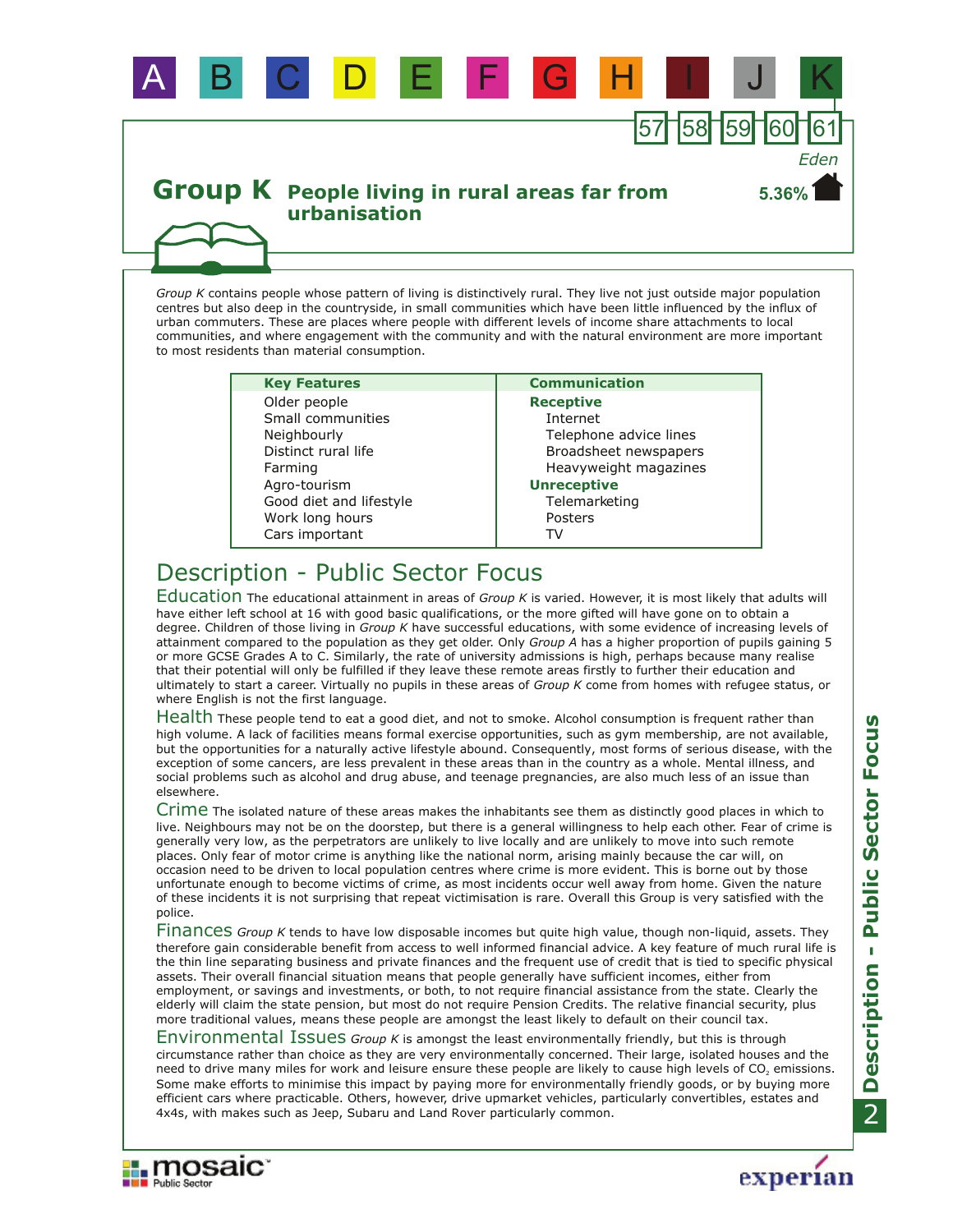

## Description - Sociology and Environment

A B C D E F G H I J K

Summary Group K contains people whose pattern of living is distinctively rural. They live not just outside major population centres but also deep in the countryside, in small communities which have been little influenced by the influx of urban commuters. These are places where people with different levels of income share attachments to local communities, and where engagement with the community and with the natural environment are more important to most residents than material consumption.

57∏58∏59∏60∏6

**5.36%**

*Eden*

Demography Group K is distinctive in its belief in the superiority of a rural way of life.

Most people live deep in the countryside, not just surrounded by open farmland but way beyond the reach of all but the most dedicated long distance commuter. People live in houses whose unique individual designs reflect the individual personality of country people, in villages which have yet to accrete small 'estates' built to a common style at a particular time. Some live in nucleated villages whose focus will be the parish church and whose history may extend back to early medieval periods, other in the isolated cottages more characteristic of the western and Celtic areas of the country.

Some live in farmhouses surrounded by barns, silos and tractors by means of which they manage their large farmland. Today, though farming is still the mainstay of the local economy, more residents are increasingly employed in non farm occupations, for example in the small businesses that support the tourist industry. Incomes in these rural areas vary considerably, with wealthy landowners living close by postmen or people responsible for maintaining the roads. A key feature of *Group K* communities is the common identification with the life of the village that transcends differences in income and status, and demands that people should be treated with respect and as equals irrespective of position. Despite the mix of incomes most people own their homes and, notwithstanding the low level of many rural incomes, there is substantial hidden wealth, much of it inherited, in the form of land, property, investment and small business ownership. Many *Group K* communities have managed to stem their historic loss of population but now suffer from the increased average age of their residents. Other than work on family farms there are few opportunities for ambitious young people to return to the countryside once they have acquired their qualifications. Young couples who might otherwise be happy to raise their children in these places worry about the lack of facilities and social networks for their children. By contrast, rural living becomes attractive to many footloose empty nesters working in knowledge industries and increasingly to retirees wanting to escape from the increased noise and confusion of city suburbs.

Environment Neighbourhoods of *Group K* contain a mixture of buildings of all ages and styles - which is part of the attraction of the British village. Some of these villages are very pretty, built using local building materials and passionately protected by local amenity societies. These may attract weekenders, tourists, retirees and some wealthy long distance commuters. Others are ancient settlements whose names appear on road signs but are recalled only by the most dedicated local historian. Elsewhere people live more isolated existences in cottages beside lonely country lanes, or in isolated farmhouses reached only via bumpy, unmade roads only passable by off road vehicles. Common to all, is a preference for the quietness of rural living, enthusiasm for small scales of production, for local, hand crafted merchandise and for country 'pursuits' that require a deep understanding of rural customs.

*(Continued)*

experian